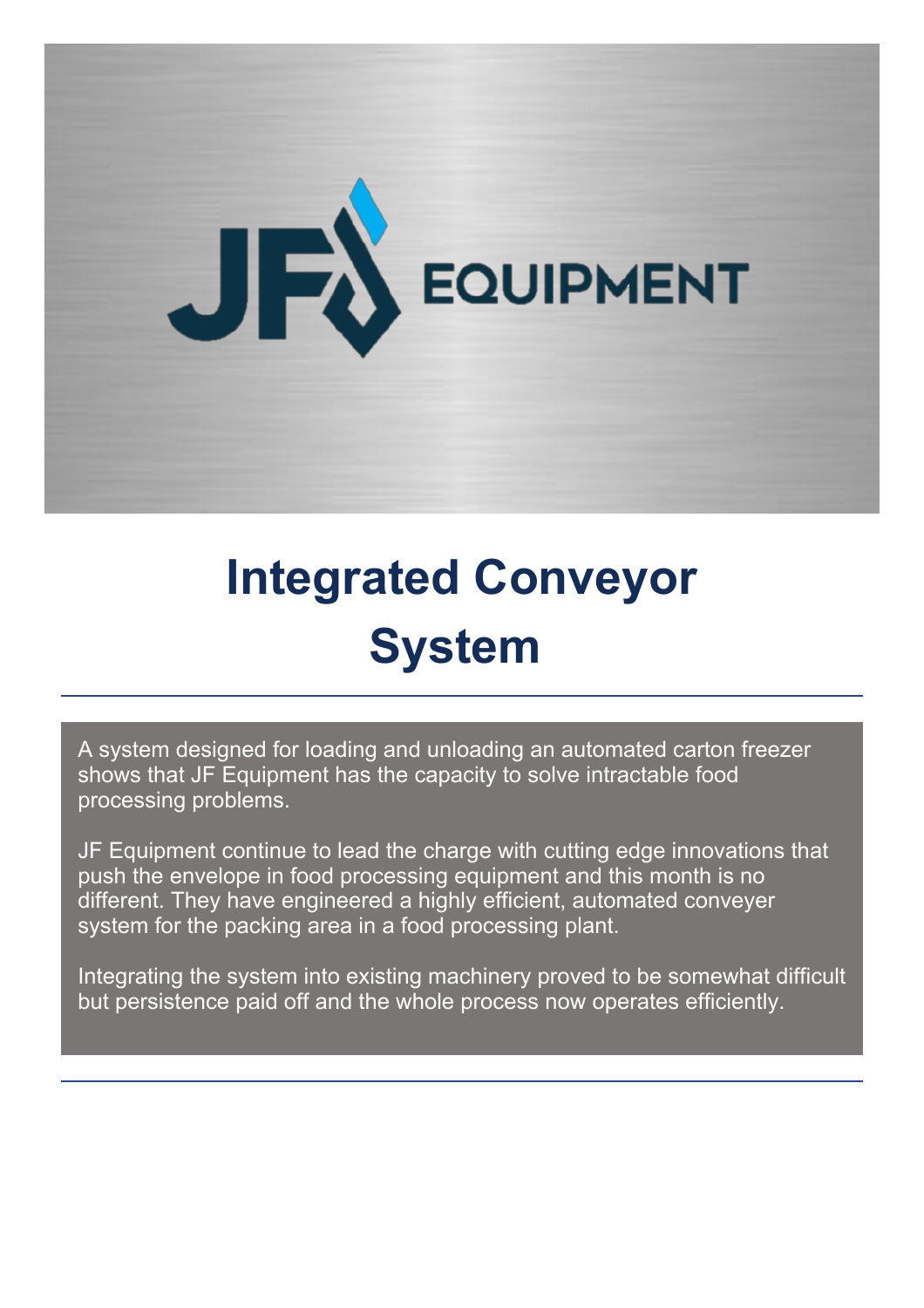

JF equipment is fully confident that ensuring error free and custom built conveying systems is well within our professional capacity.

Robust conveyors, usually modular in construction, but not always, are the centre-piece of these systems, coupled with PLC and HMI controls, to make it feasible to resolve most materials handling challenges in the food industry.

JF Equipment - creative engineering to find food processing solutions.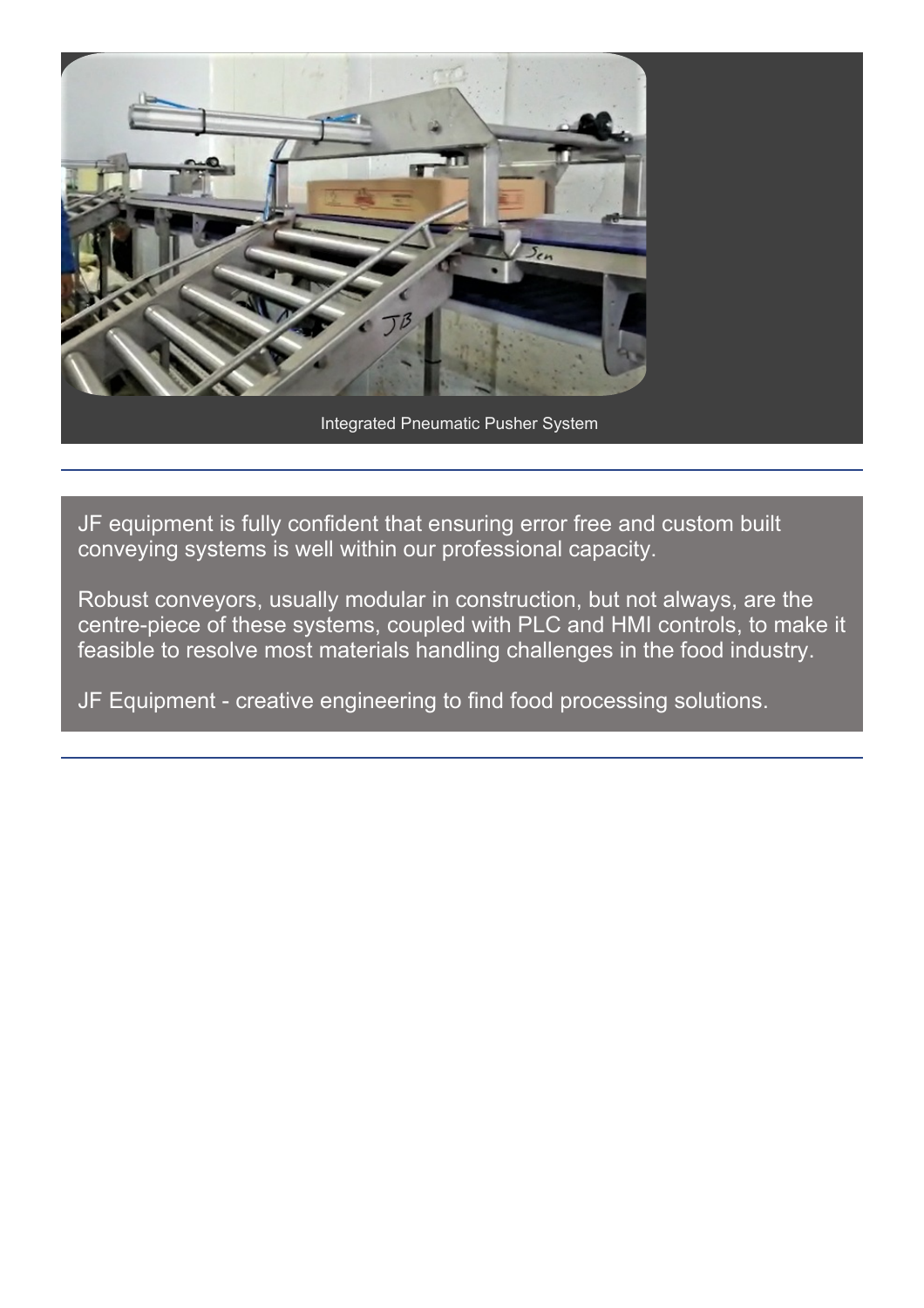

A conveyor that conveys Woven Poly bags from the Production to the Dispatching Areas